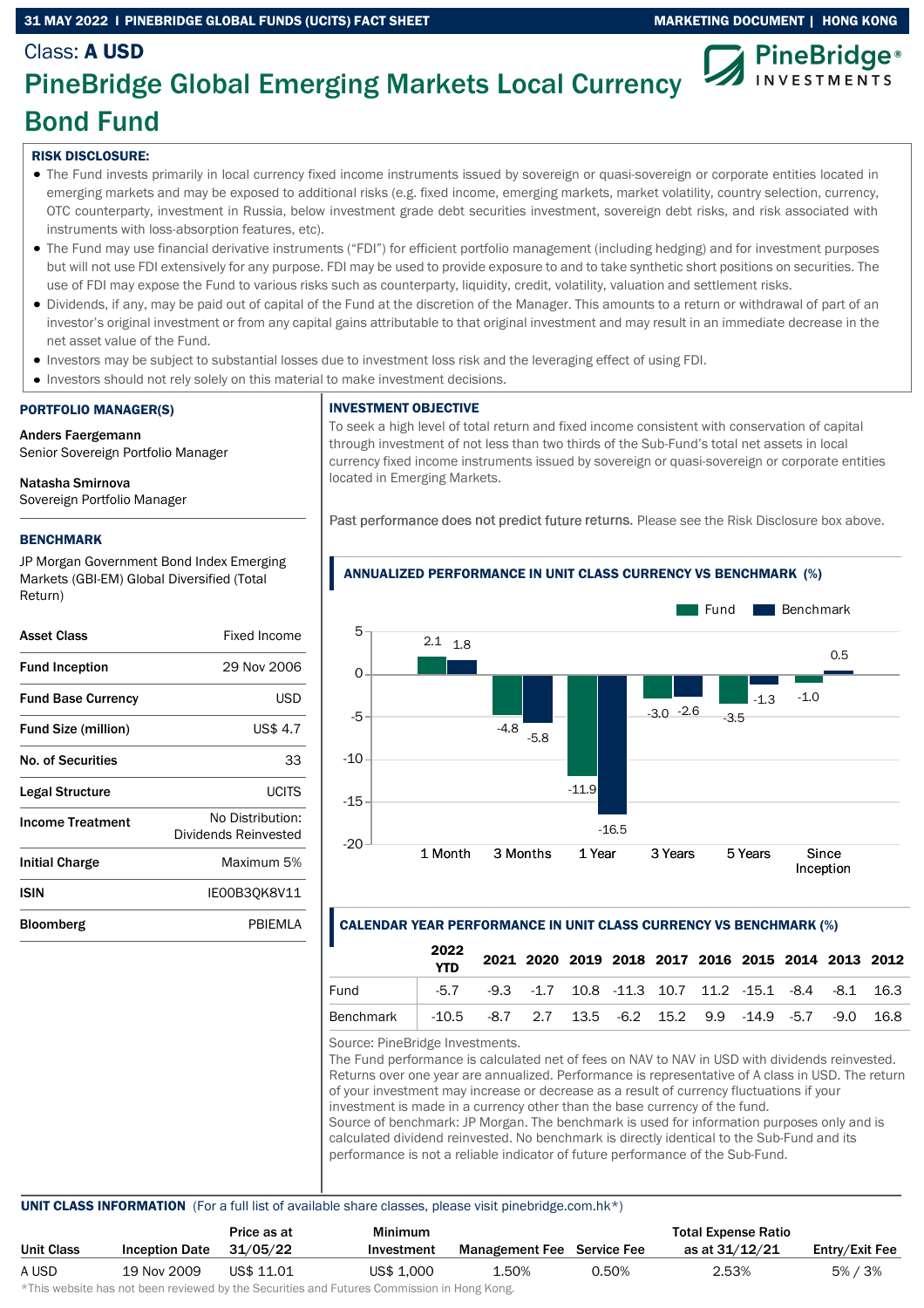### 31 MAY 2022 I PINEBRIDGE GLOBAL FUNDS (UCITS) FACT SHEET MARKETING DOCUMENT | HONG KONG

## Class: A USD

# PineBridge Global Emerging Markets Local Currency Bond Fund

### CURRENCY EXPOSURE (%)

|            | <b>FUND</b> | <b>BENCHMARK</b> |
|------------|-------------|------------------|
| <b>BRL</b> | 13.0        | 10.0             |
| <b>MXN</b> | 11.2        | 10.0             |
| <b>CNY</b> | 10.7        | 10.0             |
| ZAR        | 8.9         | 10.0             |
| <b>MYR</b> | 8.4         | 10.0             |
| <b>USD</b> | 7.5         | 0.0              |
| COP        | 6.5         | 4.7              |
| <b>IDR</b> | 6.3         | 10.0             |
| <b>PLN</b> | 6.1         | 7.1              |
| Other      | 21.4        | 28.2             |

### TOP TEN HOLDINGS (%)

|                                    | <b>FUND</b> |
|------------------------------------|-------------|
| 3.25% CHINA GOVT BOND 06/Jun/2026  | 9.0         |
| 10% MEXICAN BONOS 05/Dec/2024      | 7.5         |
| 9.762% BRAZIL NTN-F 01/Jan/2031    | 5.2         |
| 10.5% REP SOUTH AFRICA 21/Dec/2026 | 4.6         |
| 2.25% POLAND GOVT BOND 25/Oct/2024 | 4.4         |
| 9.762% BRAZIL NTN-F 01/Jan/2027    | 4.1         |
| 4.762% MALAYSIA GOVT 07/Apr/2037   | 4.1         |
| 10% MEXICAN BONOS 20/Nov/2036      | 3.7         |
| 3.478% MALAYSIA GOVT 14/Jun/2024   | 3.5         |
| 5.94% PERU B SOBERANO 12/Feb/2029  | 3.3         |

### FUND ANALYSIS

|                          | <b>3 YEARS</b> |
|--------------------------|----------------|
| <b>Information Ratio</b> | $-0.1$         |
| Tracking Error (%)       | 3.0            |
| Standard Deviation (%)   | 12.5           |
| <b>Beta</b>              | 1.0            |
| R Squared (%)            | 94.2           |

## GEOGRAPHICAL BREAKDOWN (%)

|              | <b>FUND</b> | <b>BENCHMARK</b> |
|--------------|-------------|------------------|
| Brazil       | 13.0        | 10.0             |
| Mexico       | 11.2        | 10.0             |
| China        | 10.6        | 10.0             |
| South Africa | 8.9         | 10.0             |
| Malaysia     | 8.1         | 10.0             |
| Colombia     | 6.2         | 4.7              |
| Poland       | 6.1         | 7.1              |
| Indonesia    | 6.0         | 10.0             |
| Other        | 20.7        | 28.2             |
| Cash         | 9.1         | 0.0              |

## CREDIT RATING (%)

|           | <b>FUND</b> | <b>BENCHMARK</b> |
|-----------|-------------|------------------|
| Aaa       | 9.1         | 0.0              |
| Aa        | 5.6         | 4.5              |
| A         | 27.4        | 8.0              |
| Baa       | 36.0        | 31.9             |
| Ba        | 21.9        | 21.7             |
| B         | 0.0         | 0.6              |
| <b>NR</b> | 0.0         | 33.4             |

## PORTFOLIO CHARACTERISTICS

| Avg Coupon (%)              | 5.7     |
|-----------------------------|---------|
| Avg Yield to Maturity (%)   | 6.6     |
| <b>Average Duration Yrs</b> | 4.1     |
| Avg Credit Rating           | A3/Baa1 |

#### **GLOSSARY**

Reflects sensitivity of the fund's returns to that of benchmark returns. A beta of 1.05 suggests that the fund could perform 5% better than the benchmark in up market and 5% worse in down market, assuming all other factors remain constant.

Exit Fee: Fee charged to investors when they redeem unit from a fund.

Information Ratio: Measures the funds returns above the benchmark returns relative to the risk (volatility) of the excess returns. It is a measure that identifies the consistency of the manager to outperform the benchmark.

Initial Fee: Fee charged to investors when they purchase units in a fund.

Management Fee: Percentage of the fund's assets that unitholders pay annually as remuneration to the investment adviser for managing the fund.

R Squared: Reflects the proportion of fund performance explained by changes in the benchmark. A high R-squared indicates the fund's performance has been in line with the benchmark. A low R-squared indicates the fund's performance has not been in line with the benchmark.

Service Fee: Percentage of fund's assets that retail unitholders pay annually for distribution services.

Total Expense Ratio (TER): Estimated percentage (annualized) of fund assets used to pay for management fees and operating expenses, including service fees (if any) incurred by the fund. Fund expenses are reflected in the NAV. When calculating the TER, PineBridge has used the amount of expenses that it has received or estimated in its capacity as the Fund's Manager. Please note that the expense ratio includes variable expenses that are based on a number of factors including fund size, transactions, and other expenses. No assurance can be given that the TER will be realized over any future given period.

Tracking Error: Reflects the degree of variability of fund returns in relation to the benchmark. The lower the number the closer the fund's historic performance is to the benchmark.